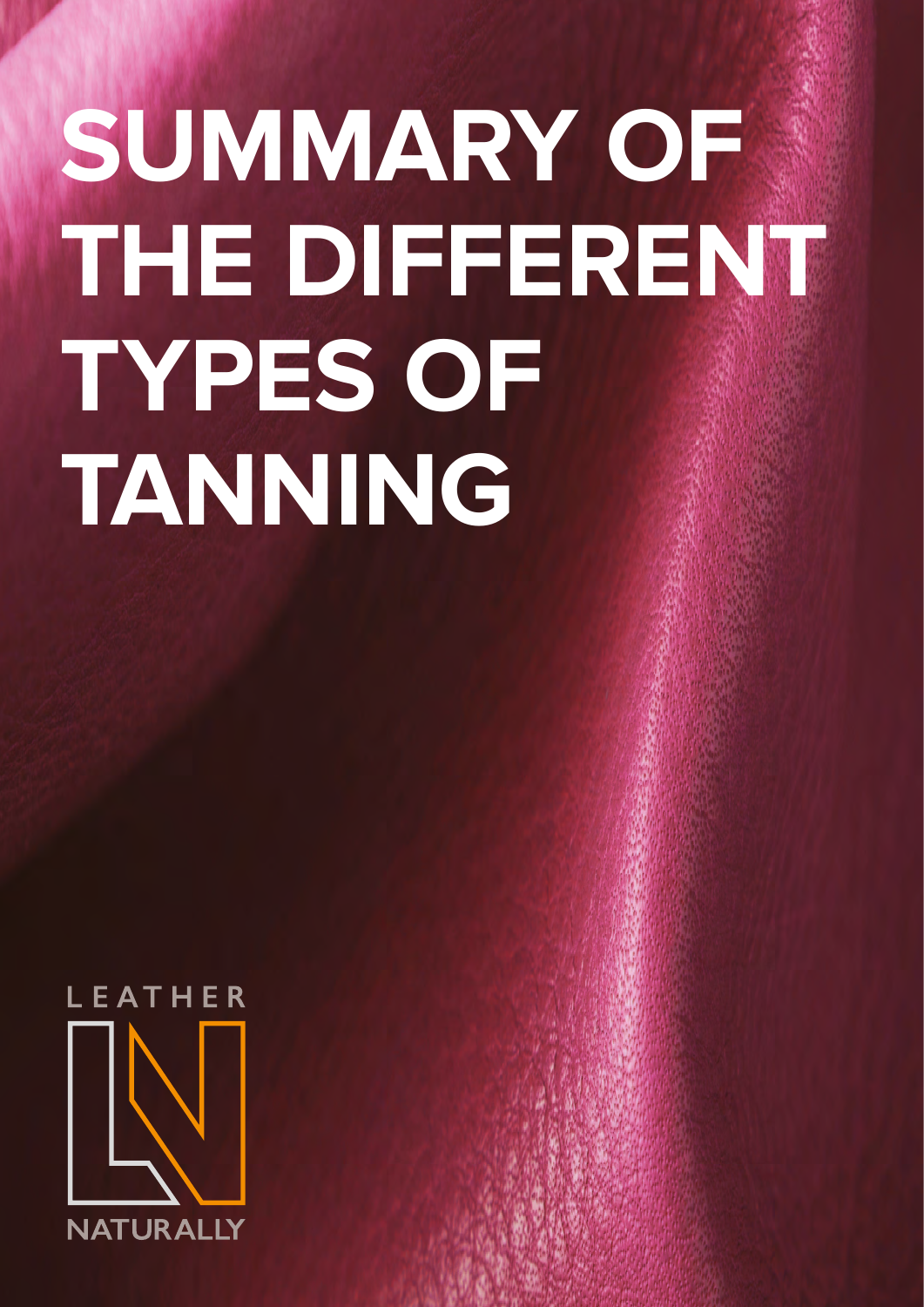

## **THE DIFFERENT TYPES OF TANNING**

## **THERE ARE THREE KEY TANNING METHODS USED TO MAKE LEATHER: CHROME TANNING, VEGETABLE TANNING AND CHROME-FREE TANNING**

## **ABOUT 75% OF LEATHER MADE TODAY IS CHROME TANNED.**

The process uses **trivalent chromium (Cr III),** which is a safe substance that also represents an essential part of our diet with many people taking daily supplements that contain it.

Misinformation about the leather industry sometimes suggests that **hexavalent chrome,** or chromium VI (Cr VI) is used and that it is carcinogenic. Chromium VI is not used in the manufacture of leather and there are **clear** and **effective** industry **guidelines** set out by the **Leather Working Group** to prevent its formation in leather post-tanning.

The process of **chrome tanning** is constantly being upgraded by better uptake, less usage, comprehensive recycling, reduced water consumption and **careful management of waste.** Best practices of chrome tanning use half the chemicals required by other methods and produces effluent content below legal requirements. Chrome tanning produces **consistent leathers** that can be used or worn year after year **without any loss of properties.**

**VEGETABLE TANNING IS THE OLDEST TANNING METHOD, IT USES EXTRACTS FROM WOOD, AND NUTS OF TREES AND SHRUBS WITH RESPONSIBLE SUPPLIERS ENSURING THESE ARE FROM A SUSTAINABLE SOURCE.**

It usually takes **longer** to tan leather using this method, but the result is a leather with **distinctive aesthetic** and handle that **ages beautifully.**

**SHARE THE MESSAGE**

The name and tanning materials used makes it easy to think that vegetable tanned leather is more 'eco-friendly' but the balance across the **whole process** needs to be looked at to make a more meaningful comparison with other methods. For example, vegetable tanning uses a few times the amount of tannins than for chrome-tanned leathers. The **effluent** produced also requires more treatment before it can be discharged. However, it has the benefit of using **natural, sustainable** and **renewable** raw materials.